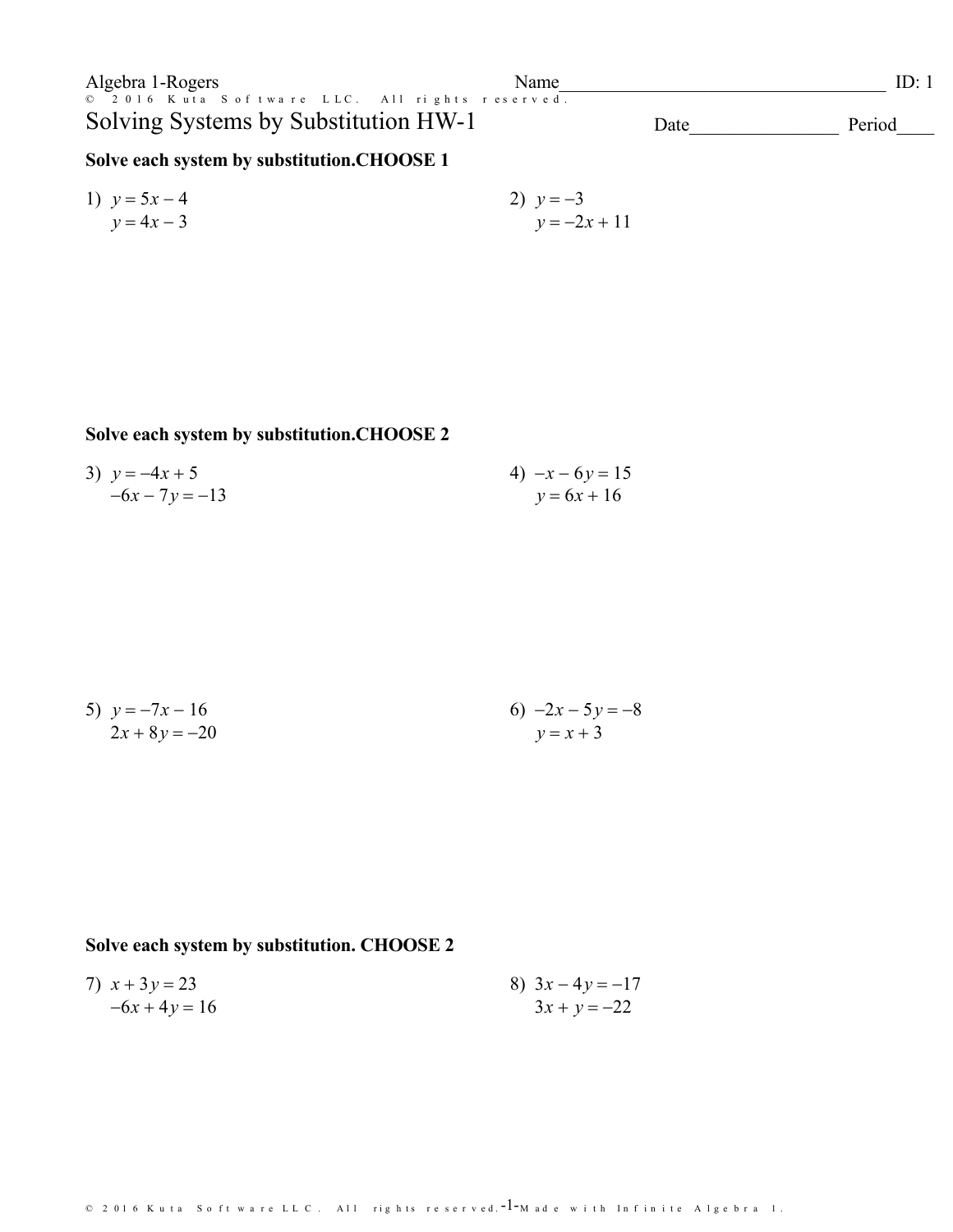9) 
$$
3x + 2y = -24
$$

$$
x + 3y = -15
$$

10)  $7x + 7y = 14$ <br> $-4x + y = 22$ 

#### **Solve each system by substitution.**

11)  $-5x + 8y = -12$ <br> $-7x + 4y = -24$ 

#### **1. Write a system of equations. 2. Solve for x and y**

12) The sum of two numbers is21. Their difference is 5. What are the numbers?

13) The school that Heather goes to is selling tickets to the annual dance competition. On the first day of ticket sales the school sold 10 adult tickets and 8 child tickets for a total of \$126. The school took in \$123 on the second day by selling 9 adult tickets and 8 child tickets. Find the price of an adult ticket and the price of a child ticket.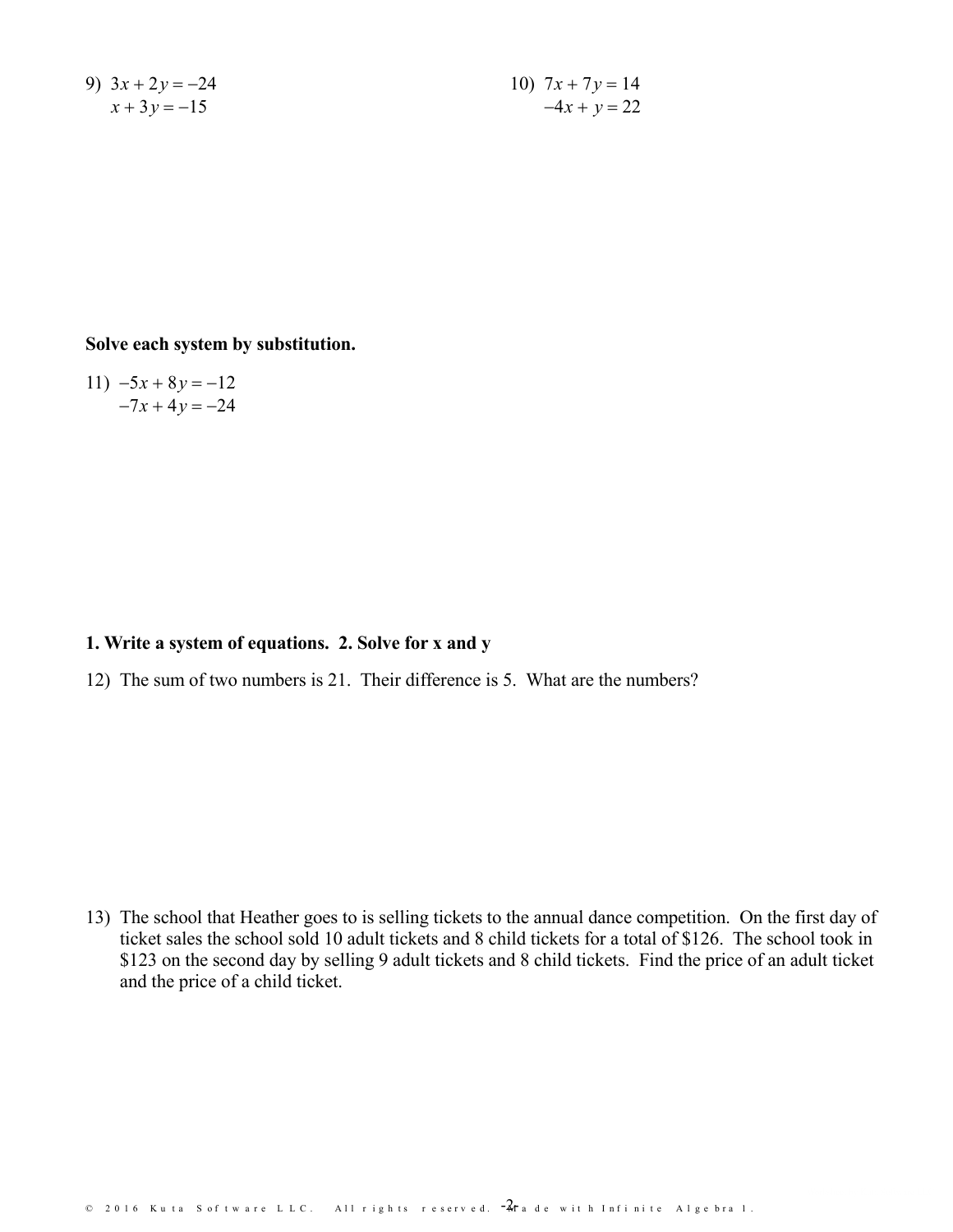Algebra 1-Rogers Name<br>© 2016 Kuta Software LLC. All rights reserved. Solving Systems by Substitution HW-1

 $ID: 1$ Date Period

## Solve each system by substitution.CHOOSE 1

1) 
$$
y = 5x - 4
$$
  
\n $y = 4x - 3$   
\n(1, 1) (7, -3)

## Solve each system by substitution.CHOOSE 2

3) 
$$
y = -4x + 5
$$
  
\n $-6x - 7y = -13$   
\n(1, 1)  $(-3, -2)$ 

5) 
$$
y = -7x - 16
$$
  
\n $2x + 8y = -20$   
\n $(-2, -2)$   
\n $(-1, 2)$ 

### Solve each system by substitution. CHOOSE 2

7) 
$$
x + 3y = 23
$$
  
\n $-6x + 4y = 16$   
\n(2, 7) (2, 7)